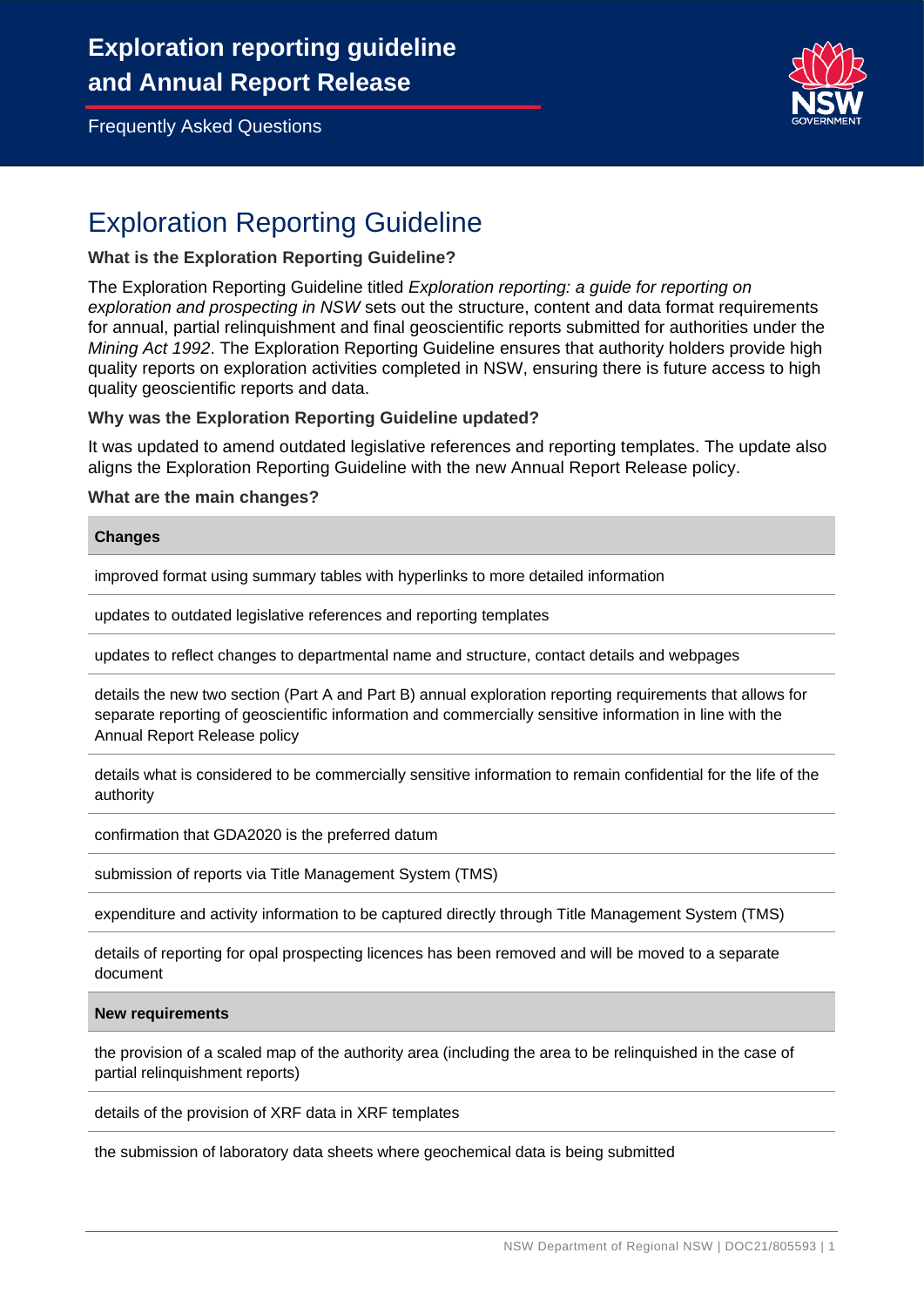

the submission of geotechnical and gas data where this has been collected during coal exploration

the submission of tabular data for coal (e.g. lithology, analyses, gas, geotechnical data) in flat text files

#### **Removed requirements**

technical manager signature on reports (except where specified in individual authority conditions)

separate activity and expenditure reporting for each authority under a group report

#### **How do these updates align with the release of annual exploration reports and data under Clause 64 of the** *Mining Regulation 2016***?**

The new Exploration Reporting Guideline sets out the requirements to submit the annual exploration reports and associated data in two parts.

- Part A includes data and information that will be publicly released 5 years after submission
- Part B includes commercially sensitive information that will remain confidential for the life of the authority.

This will reduce administration for authority holders by eliminating the need to redact future reports and data released under Clause 64 of the *Mining Regulation 2016*.

#### **Will there be any changes to the assessment of geoscientific reports?**

No, the proposed changes to the Exploration Reporting Guideline do not change the way reports are assessed.

#### **My licence condition does not require exploration/activity reporting, do I need to submit annual / partial relinquishment / final reports?**

If there is an inconsistency between a condition of an authorisation and a reporting requirement imposed under the *Mining Act 1992*, the condition prevails to the extent of the inconsistency  $(s.163C(4))$ .

#### **I have an ancillary mining licence / mining purposes lease. Do I need to submit annual / partial relinquishment / final reports?**

No – an exemption from the reporting requirements under section 163C of the *Mining Act 1992* for ancillary mining activity(s) was given on 18 November 2021.

#### **Can I still submit a report in EROL?**

Reports may be submitted via EROL until 31 December 2021. The new Department of Regional NSW webpage does not contain a link to EROL, but the system can be accessed via [https://erol.minerals.nsw.gov.au/digserol/.](https://erol.minerals.nsw.gov.au/digserol/) After 31 December 2021, all reports must be submitted via the Titles Management System (TMS).

#### **How do I access LaFix to upload large data files?**

[https://www.regional.nsw.gov.au/meg/geoscience/products-and-data/company-exploration](https://www.regional.nsw.gov.au/meg/geoscience/products-and-data/company-exploration-reports/online-services/lafix)[reports/online-services/lafix](https://www.regional.nsw.gov.au/meg/geoscience/products-and-data/company-exploration-reports/online-services/lafix)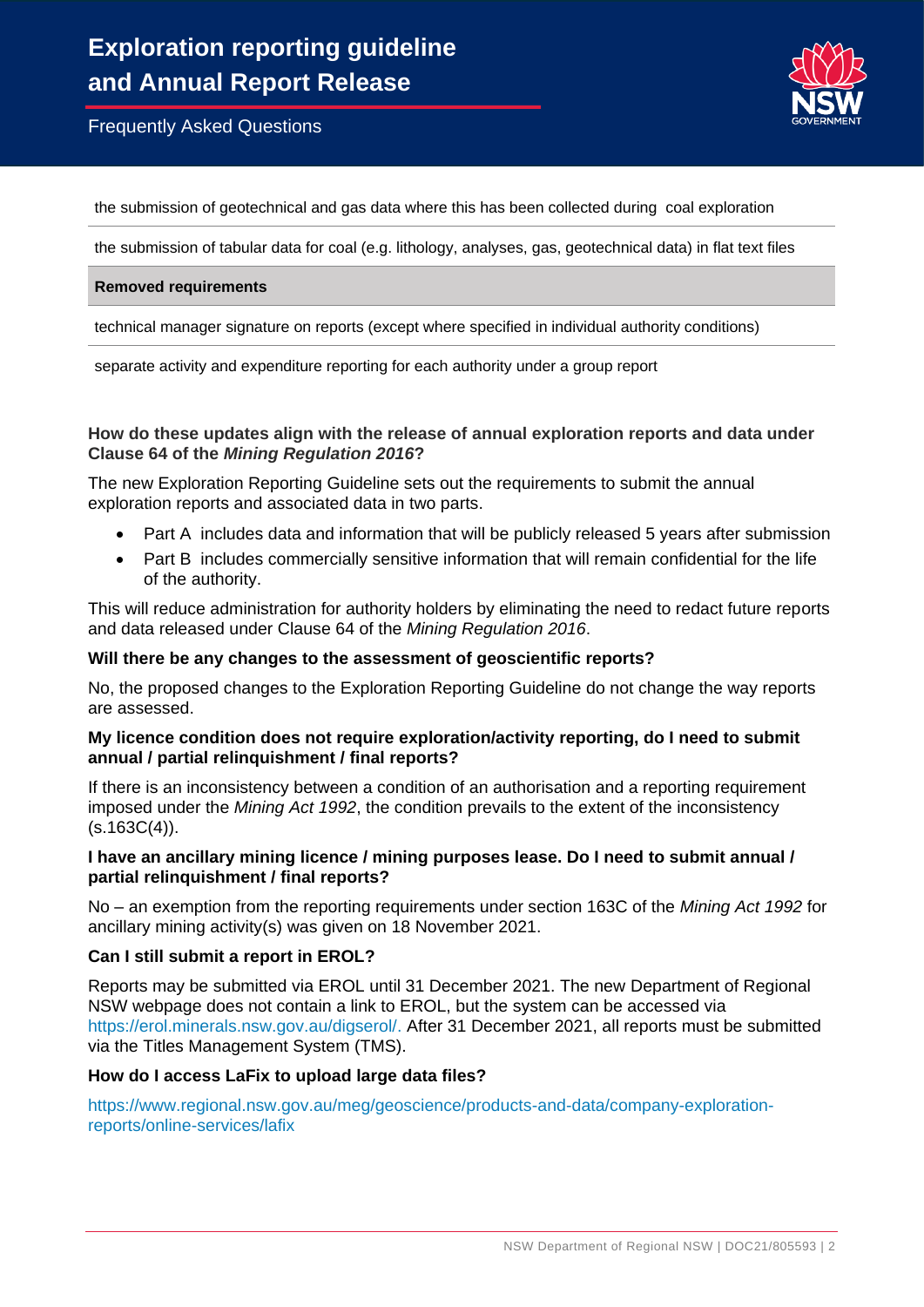

# **Is the** *Exploration Guideline: Annual activity reporting for prospecting titles* **being updated?**

The current Exploration Guideline: Annual activity reporting for prospecting titles (version 3.0 published December 2020) requires submission of:

- 1. Annual exploration report (including, if applicable, geoscientific data)
- 2. Annual environment management and rehabilitation compliance report
- 3. Annual community consultation report
- 4. Annual activity summary and expenditure table.

An update of the Annual Activity Reporting Guideline is in progress and will reflect the changes.

The annual environmental and rehabilitation compliance report must now be lodged via the NSW Resources Regulator Portal<https://nswresourcesregulator.service-now.com/regulator>

The annual community consultation report must still be lodged with the appropriate annual exploration report, via TMS.

Submission of activity and expenditure data will no longer be in a spreadsheet, but directly captured in TMS. Submission of these data via TMS satisfies licence conditions related to reporting annual activity and expenditure on authorities.

#### **Do I still need to resubmit a work program annually?**

Annual resubmission of the work program as part of annual activity reports is no longer required as of 1 January 2021. Work programs are now only required to be submitted with an application for a new authority, at renewal of an authority, or where a significant variation is proposed to the work program in accordance with Part E of the [Exploration Guideline: Work Programs for Prospecting](https://resourcesandgeoscience.nsw.gov.au/__data/assets/pdf_file/0005/565961/Exploration-guideline-work-programs-for-prospecting-titles.pdf)  [Titles.](https://resourcesandgeoscience.nsw.gov.au/__data/assets/pdf_file/0005/565961/Exploration-guideline-work-programs-for-prospecting-titles.pdf)

# **How do I submit an Environmental and Rehabilitation Compliance Report?**

The Environmental and Rehabilitation Compliance Report must be lodged via the NSW Resources Regulator Portal at <https://nswresourcesregulator.service-now.com/regulator>

#### **How do I report on an opal prospecting licence?**

Guidance and templates are available at [https://www.regional.nsw.gov.au/meg/nsw](https://www.regional.nsw.gov.au/meg/nsw-resources/opals/opal-prospecting-in-nsw)[resources/opals/opal-prospecting-in-nsw](https://www.regional.nsw.gov.au/meg/nsw-resources/opals/opal-prospecting-in-nsw)

#### **Why do I now need to submit laboratory data sheets and core photos (mineral titles)?**

The submission of exploration data such as core photos and laboratory data sheets allows for the validation of data submitted and provides a full record of all exploration undertaken.

# **What if I do not use CoalLog (coal titles)?**

CoalLog has been a requirement for reporting of coal exploration (drillhole) data since the 2016. If CoalLog is not the companies data format, it is possible to configure data exports into CoalLog format for exploration reporting purposes.

# **Will there be Title Management System (TMS) report submission training?**

A TMS report submission guide and training video will be available on the Department of Regional NSW web page soon.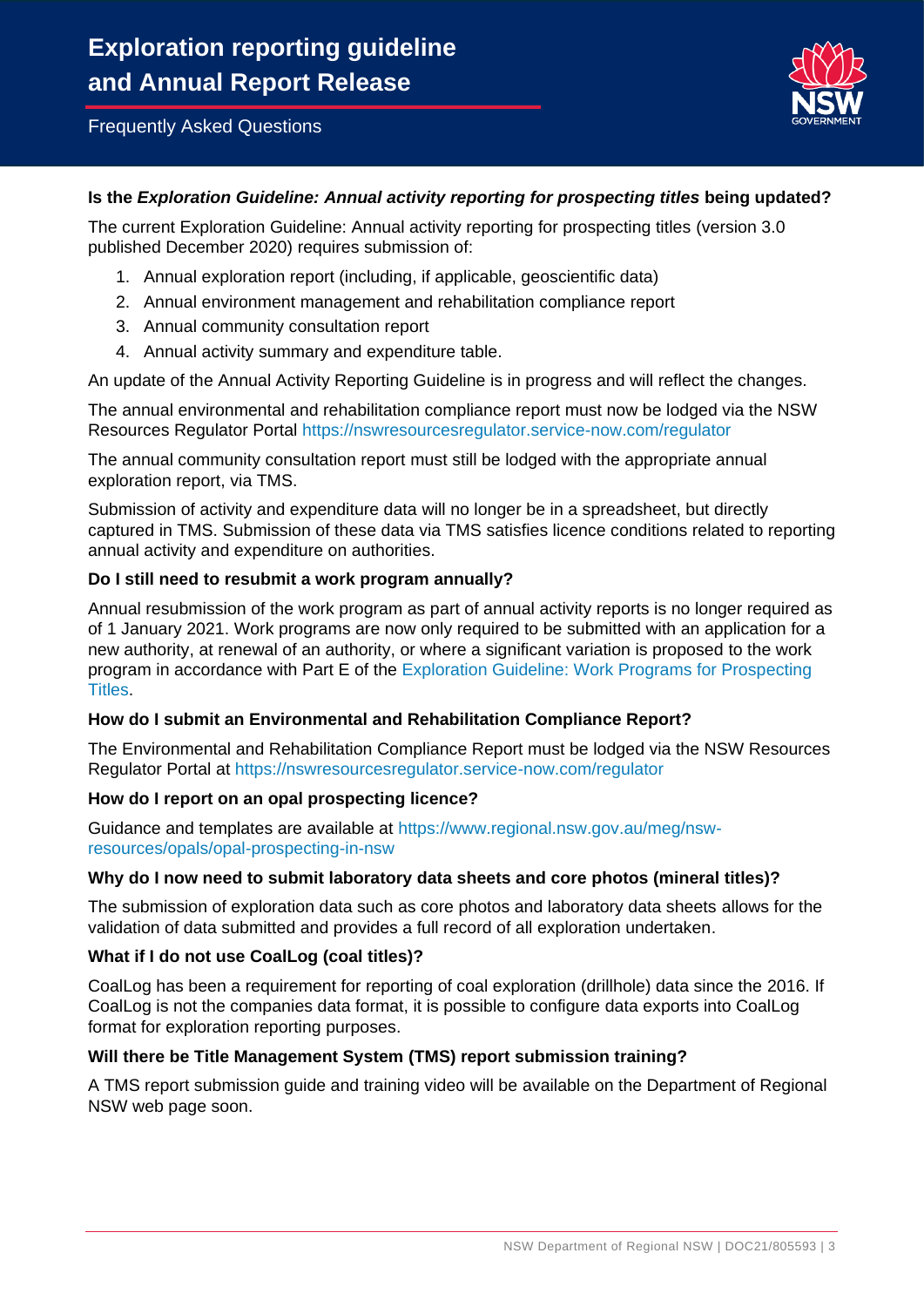

# **What are some of the most frequent mistakes made in exploration reporting, leading to reports being returned to the authority holder?**

Frequently made mistakes for annual reporting include:

- The submission is missing one or more components required under the licence condition (non-IMER titles) or the *Exploration Guideline: Annual activity reporting for prospecting titles* (IMER titles) e.g. Community Consultation Report.
- The report is not in the prescribed format (eg missing components, illegible figures, does not address key information required).
- Data:
	- o Data files or other data / reports are missing e.g. a petrology report mentioned in the text may have not been attached.
	- o Data supplied doesn't match sampling / drilling metrics as mentioned in the report body.
	- $\circ$  Failing to provide data in the current templates and with an accompanying dictionary for lithology.
	- $\circ$  Mixing of assay data from different laboratories or where multiple assay methods have been used often leads to corrupt data.
	- $\circ$  Not using correct formats for geophysical data and/or not providing an acquisition report.

# **Why are mining studies, financial modelling, product optimisation etc now classified as Exploration?**

The Exploration Reporting Guideline includes both exploration and assessment/mining licence reporting requirements. Summaries of mining studies, financial modelling, product optimisation etc are only required for assessment leases and mining licences. This requirement was also in the previous (2016) version of the Exploration Reporting Guideline.

Under clauses 59 to 61 of the *Mining Regulation 2016*, which set out the requirements of annual, partial relinquishment and final reports, reports must summaries all 'surveys and other operations' – i.e. reporting is not strictly limited to on ground exploration.

# **How will the Department guarantee confidentiality of Part B?**

The Department has governance arrangements in place to manage confidential information. Currently all exploration reports, including confidential are stored within the DIGS system, and this will continue.

# **Who has access to Part B, and will the Department sign a confidentiality agreement?**

Access to Part B of Annual Reports is afforded to Mining Exploration and Geoscience (MEG) staff who receive and assess geological reports and data, MEG staff (including the Resources Regulator) who use the information contained within the reports, and Department of Planning, Industry and Environment (DPIE) staff with a regulatory reason to access any reports.

MEG will not sign any specific confidentiality agreement as the confidentiality of reports is legislated in the *Mining Regulation 2016*. Staff in government sign a confidentiality agreement on commencement of employment.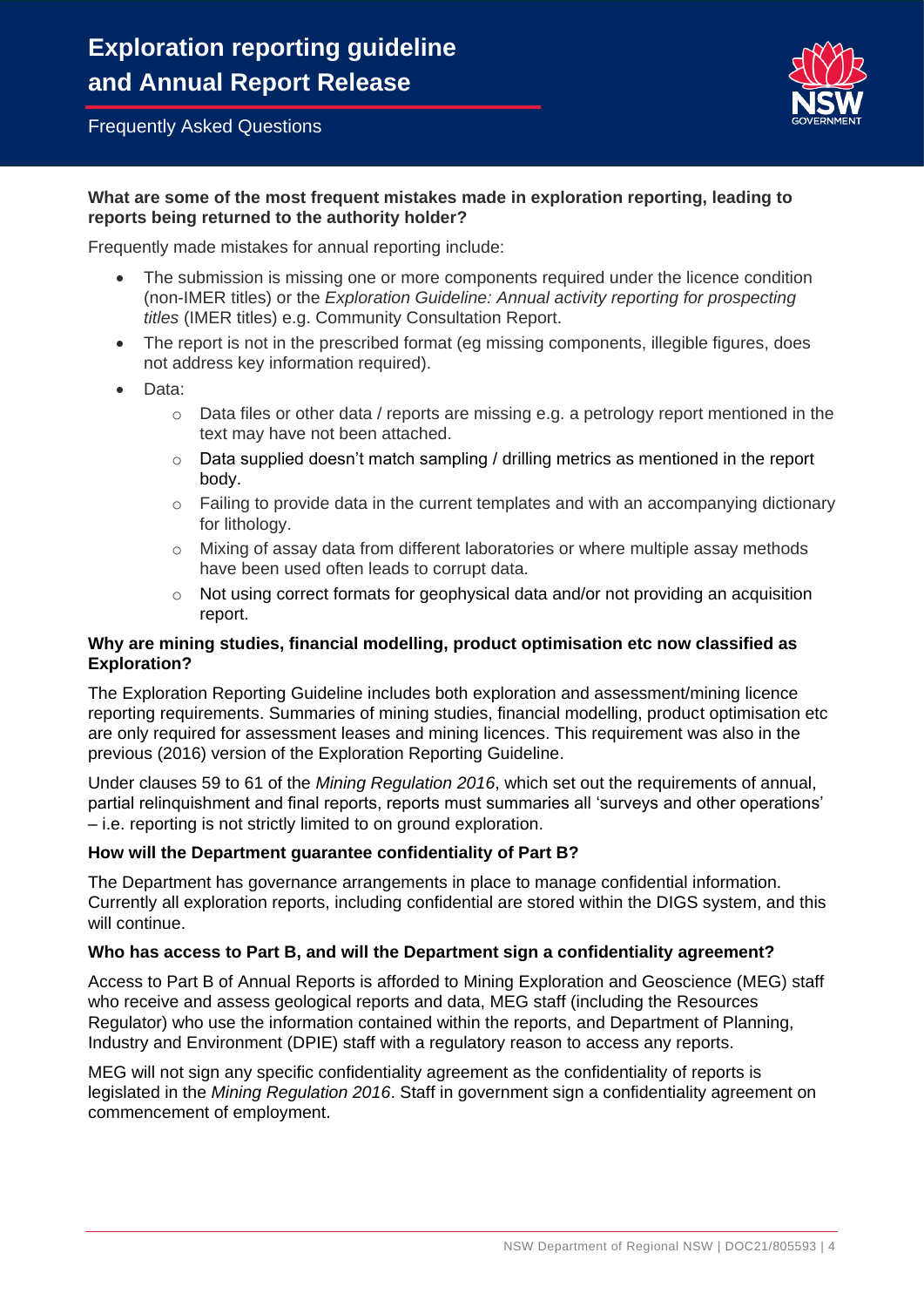

# **Are the categories listed in the Activity and Expenditure table (Appendix 3 of the Exploration Reporting Guideline) the only ones available?**

Yes, the categories listed in Appendix 3 (Table 10) of the Exploration Reporting Guideline are the only categories available and are also the only categories represented in TMS.

Further instruction for compiling activity and expenditure information has been included in the Exploration Reporting Guideline and TMS.

It is noted that the new activity and expenditure categories vary slightly from the previous requirements and in particular the removal of the 'geochemistry' categories. It is intended in the revised guideline that the expenditure associated with geochemistry is included within the expenditure for acquisition of that sample (for example, drill core analysis costs are to be included within the 'drilling' costs). Expenditure for acquisition exploration categories is now inclusive of all costs incurred in obtaining, preparing, analysing and interpreting samples and data.

## **Is there an Expenditure and Activity table available to assist with compiling this data prior to entry into TMS?**

Appendix 3 (Table 10) of the Exploration Reporting Guideline provides a template for capturing activity and expenditure data prior to entry of this data into TMS.

#### **Do you need to submit Part B even though there may not be any commercially sensitive information?**

Yes. Both Part A and Part B are compulsory components of annual reports as of 1<sup>st</sup> January 2022 and must be submitted.

# **Do the new guidelines apply to non-IMER leases?**

Yes, the new Exploration Reporting Guideline applies to all authorities granted under the *Mining Act 1992* where that authority has a reporting licence condition.

# **How long in advance can a report be initiated in TMS as a draft?**

TMS drafts do not expire, therefore a report may be initiated and prepared in advance of the reporting due date and returned to as many times as required before the submission is complete. However, the report must be submitted by the reporting due date of the authority.

### **Why then do we have to describe the recommendations for further work in Part A, when Part B requires a description of proposed exploration activities for the next 12 month reporting period.**

Part A includes a summary of recommendations for further work, it may be general in nature and not nominate specific activities or expenditure.

Part B is intended for more specific activities and expenditure proposed to demonstrate progression through exploration stages as per the nominated work program for that authority.

#### **When submitting an annual report in Titles Management System (TMS), what is the difference between the selectable categories Annual Exploration (Geoscientific) Report and the Annual Exploration (Geoscientific) Report Part A/B?**

Annual Exploration (Geoscientific) Report: Annual exploration (geoscientific) report compiled using the previous guideline 'Exploration reporting: A guide for reporting on exploration and prospecting in New South Wales' (V2.0 published Mar 2016).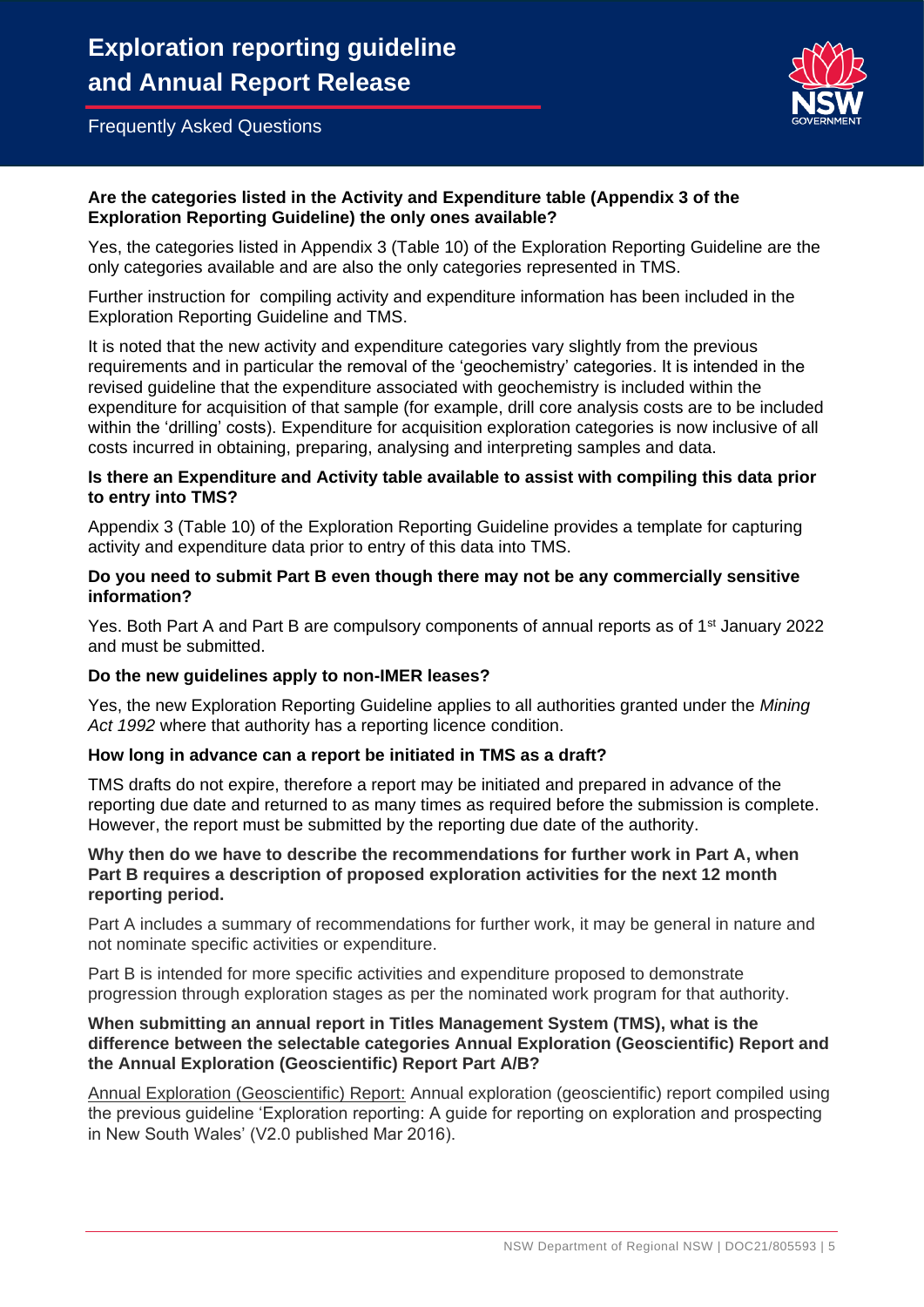

This is a transitional option and will only be available until 31 December 2021, after which point all annual reports are required in Part A/Part B as per the new Exploration Reporting Guideline (V3.0 published in October 2021).

Annual Exploration (Geoscientific) Report Part A/B: Annual exploration (Geoscientific) report in PART A and PART B – compiled using the new guideline 'Exploration reporting: A guide for reporting on exploration and prospecting in New South Wales' (V3.0 published October 2021)

# **When submitting an annual report in Titles Management System (TMS), what is the difference between the selectable categories Annual Activity Report and the Exploration Performance Report?**

Annual Activity Report: To be selected for exploration licences and assessment leases granted or renewed after 1 July 2015 and where the licence condition states 'Unless otherwise approved by the Secretary, the licence holder must submit annual activity reports prepared in accordance with the *Exploration guidelines: Annual Activity Reporting for Prospecting Titles'*.

Exploration Performance Report: To be selected for all licences (EL, AL, ML) that were granted or last renewed prior to 1 July 2015 or do not have the licence condition stating 'Unless otherwise approved by the Secretary, the licence holder must submit annual activity reports prepared in accordance with the *Exploration guidelines: Annual Activity Reporting for Prospecting Titles'* – i.e. this option is to be selected for non-IMER licences.

# **What is the difference between 'conclusions and recommendations' and 'interpretation and discussion' in the Exploration Reporting Guideline?**

- 1. Conclusions from all reportable exploration activities and recommendations for future work are a summary and do not include detail of activities.
- 2. Interpretation and discussion details interpretations made and targets/prospects/areas of interest identified based on exploration conducted, and their significance. This section should also include details of the key attributes that may affect progression of the exploration target, or for more advanced projects, the ability to mine or market the resource where relevant.

# Annual Report Release

# **What is the timeframe for the release of Group 9 reports?**

Group 9 (Coal) reports will be included in approximately 3 years and will be subject to a future industry consultation.

**How are EL reports intended to be treated where a greater tenure is granted over the EL or there is part transfer (new title created), having the effect of cancelling all/part of the EL? Will the old EL report be published after 5 years or will it remain confidential for duration of subsequent AL and the ML?**

The confidentiality of reports will be consistent with any flow-on provisions commencing. Where an EL has a flow-on ML/AL authority, the confidentiality of reports submitted under the EL will be consistent with that of the flow-on ML/AL.

In the case of a part transfer, only that part transferred would retain the confidentiality of the flowon authority. The part which is has not been transferred would become open file if it has been relinquished or after a 5 year confidentiality period has lapsed.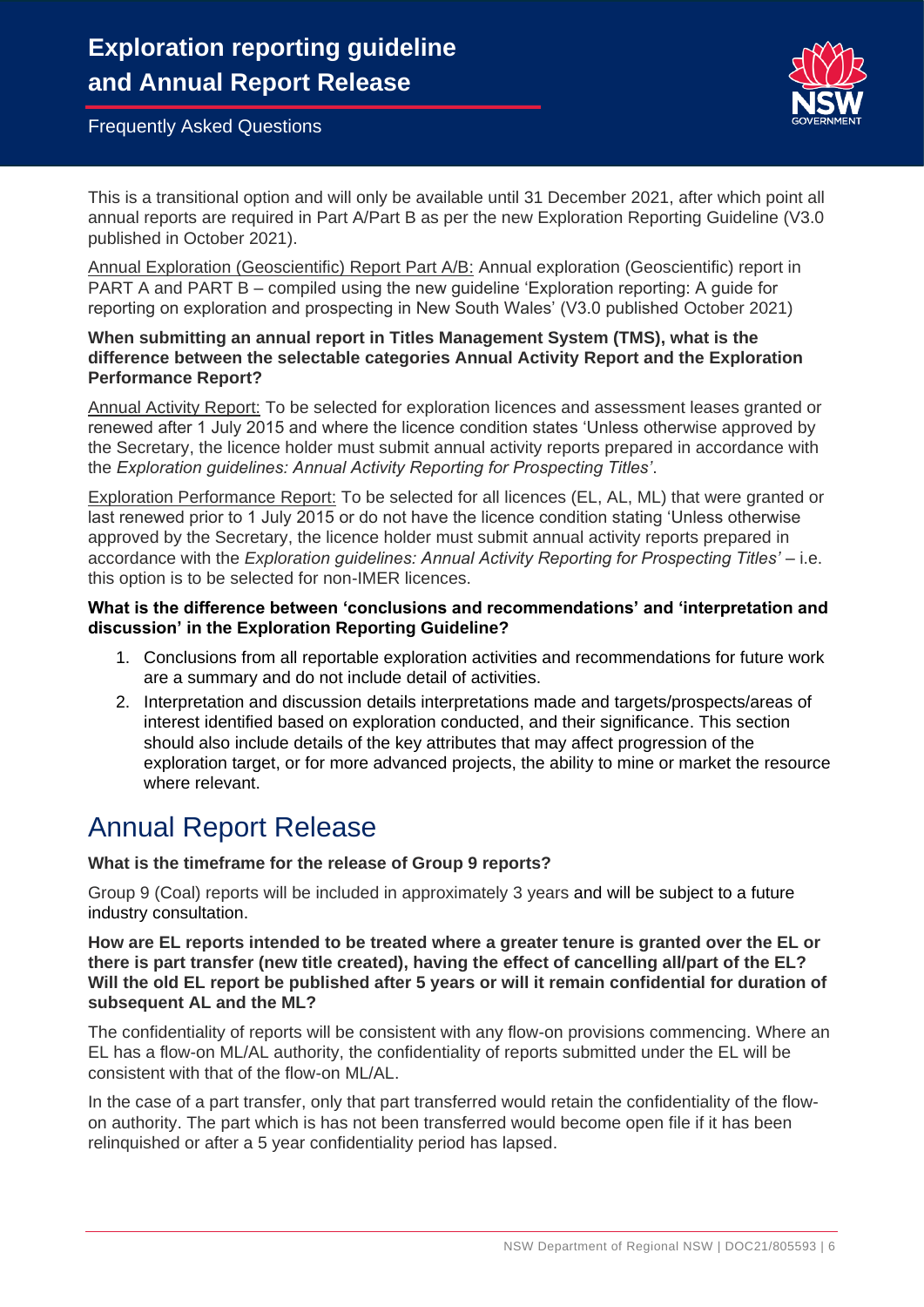

# **How do we check contact details in TAS?**

To check or update contact details in Titles Administration System (TAS) contact [resource.operations@planning.nsw.gov.au](mailto:resource.operations@planning.nsw.gov.au)

# **Is drillhole data considered redactable? Should drillhole data be supplied in Part B of annual reports under the new Exploration Reporting Guideline or does it have to be supplied with Part A?**

Drillhole data must be supplied in Part A of an Annual Report under the new Exploration Reporting Guideline and is not redactable. Appendix 2 (Table 9) of the Exploration Reporting Guideline and Appendix 2 of the Annual Report Redaction Guide lists types of exploration data and categorises those data types as observed/raw or interpreted and sets out the associated confidentiality period for each. These confidentiality periods where developed in consultation with industry representatives.

#### **If a flow-on MLA is still under assessment, can the current EL reports identified in the release listing be kept confidential until the application is determined?**

For the purpose of the Annual Report Release Policy MEG will allow exploration licences, which have had an application for a MLA submitted, to be kept confidential until such a time that the Mining Lease (ML) is determined.

#### **Who can request annual reports via the redaction email?**

Title holders, and agents who are authorised to act for the authority holder. The report will only be supplied to the email address that is specified as the authorised person in the Titles Administration System (TAS). Contact [resource.operations@planning.nsw.gov.au](mailto:resource.operations@planning.nsw.gov.au) for any changes to TAS.

# **Will authorities that have approved group reporting require redaction?**

Authorities with approved group reporting are generally associated with mining or assessment leases which have not been included in the initial stage of the Annual Report Release Policy. There are a limited number of ELs that still are covered by historic group reporting approvals and this group reporting is removed upon the renewal those Els still covered by group reporting. Any group reporting for ELs would not require any additional redaction as all reporting under that group would be released after the 5-year confidentiality period has lapsed since that group report was submitted i.e. the report for all authorities in the group will be eligible for release at the same time.

### **What is the confidentiality position for annual community consultation reports, and environmental management and rehabilitation reports, work programs, and activity/expenditure data?**

Only Annual Exploration Reports will be released under the Annual Report Release Policy.

Annual Community Consultation Reports and Environmental Management and Rehabilitation Reports are not governed by clause 59 and 64 of the *Mining Regulation 2016*.

Work programs are no longer required to be submitted annually. Those that have been submitted under previous exploration reporting guidelines will not be released until the end of the life of the authority.

Where activity and expenditure data are submitted with an annual report under the new Exploration Reporting Guideline through TMS, these data will not be released after a 5-year confidentiality period has lapsed and will remain confidential for the term of the title.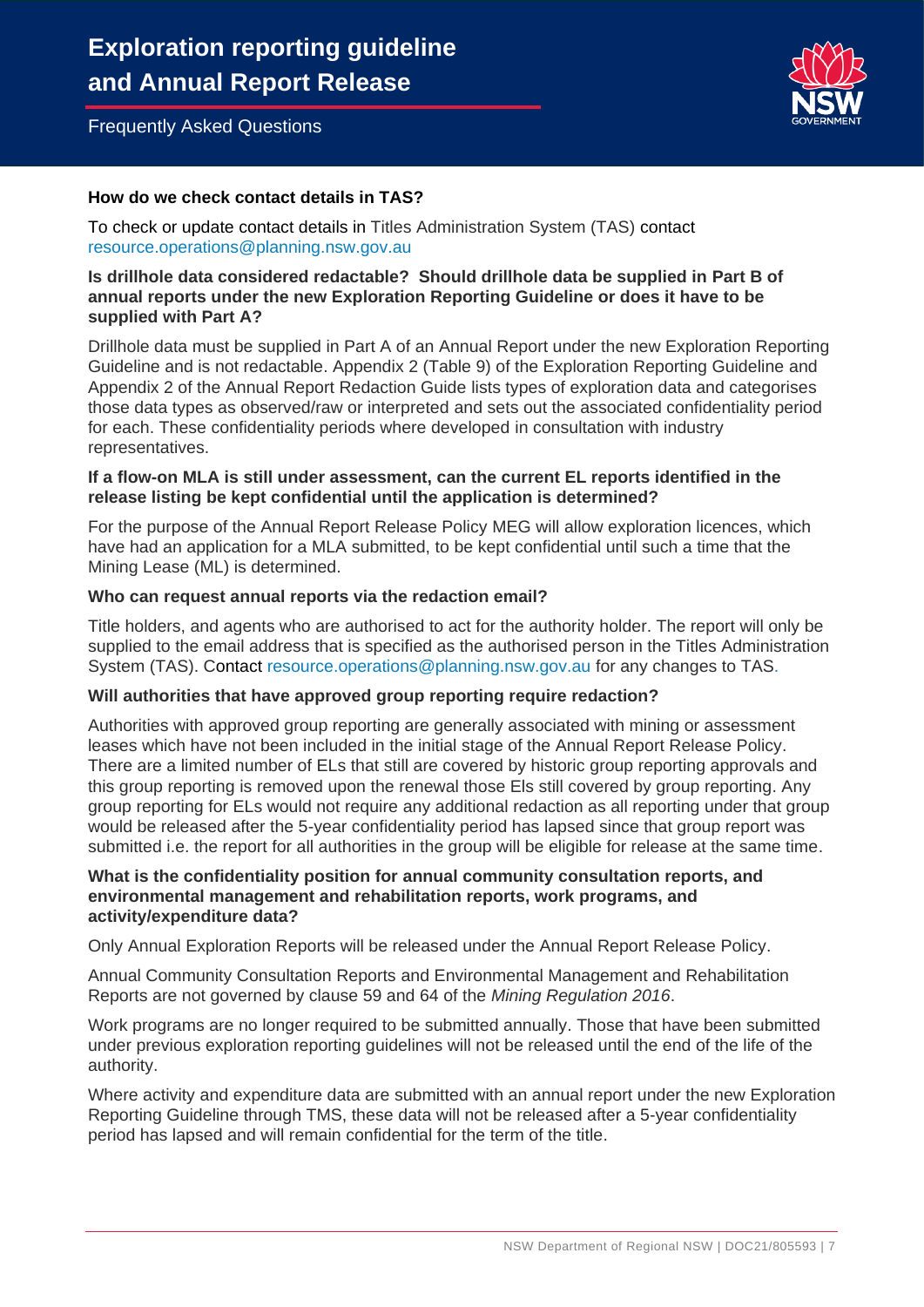

# **Are all annual reports subject to public release?**

All annual reports for authorities may be released after five years have passed since lodgement, unless the authority contains a confidentiality condition (section 365 of the *Mining Act 1992*, clause 64 of the *Mining Regulation 2016*). However, MEG is adopting a staged approach to public release.

# Initially, the release is limited to **exploration licences** and **assessment leases** for **mineral groups 1–6, and 10**.

- Group 1 metallic minerals
- Group 2 non-metallic minerals
- Group 3 semi-precious stones
- Group 4 marine aggregate
- Group  $5 -$  clay minerals
- Group 6 corundum, diamond, ruby and sapphire
- Group 10 mineral sands

Annual reports for other authorities (including coal (Group 9) and mining leases) are anticipated to be released in the future, subject to further industry consultation. Where historical exploration titles have 'flow on' mining leases, reports submitted under the exploration titles will also be deferred at this time.

# **How long do I have to inform MEG that I want to redact information from my annual report?**

Authority holders have 6 months, from the time the list of reports is published, to inform MEG that they want to redact information from an annual report. MEG will publish the eligible report lists:

- for the initial release (annual reports lodged before 1 June 2016): **31 March 2022**
- subsequent releases: **1 August each year**.

This information will be available on the MEG webpage.

# **How do I inform MEG that I want to redact a report?**

You can find details of how to inform MEG that you want to redact on the MEG webpage.

https://www.regional.nsw.gov.au/ data/assets/pdf\_file/0003/1356114/Annual-Report-Release-[Policy-How-To-Guide.pdf](https://www.regional.nsw.gov.au/__data/assets/pdf_file/0003/1356114/Annual-Report-Release-Policy-How-To-Guide.pdf)

#### **Where do I submit redacted reports?**

You can find details of where to submit redacted reports on the MEG webpage.

[https://www.regional.nsw.gov.au/\\_\\_data/assets/pdf\\_file/0003/1356114/Annual-Report-Release-](https://www.regional.nsw.gov.au/__data/assets/pdf_file/0003/1356114/Annual-Report-Release-Policy-How-To-Guide.pdf)[Policy-How-To-Guide.pdf](https://www.regional.nsw.gov.au/__data/assets/pdf_file/0003/1356114/Annual-Report-Release-Policy-How-To-Guide.pdf)

# **What format do need to submit the redacted reports in?**

Your redacted report will simply be a copy of your original report with the redaction applied. You can request an example of how to apply redaction to a PDF from [redaction@geoscience.nsw.gov.au.](file:///C:/Users/alagics/AppData/Local/Microsoft/Windows/INetCache/Content.Outlook/8X0XWY56/redaction@geoscience.nsw.gov.au)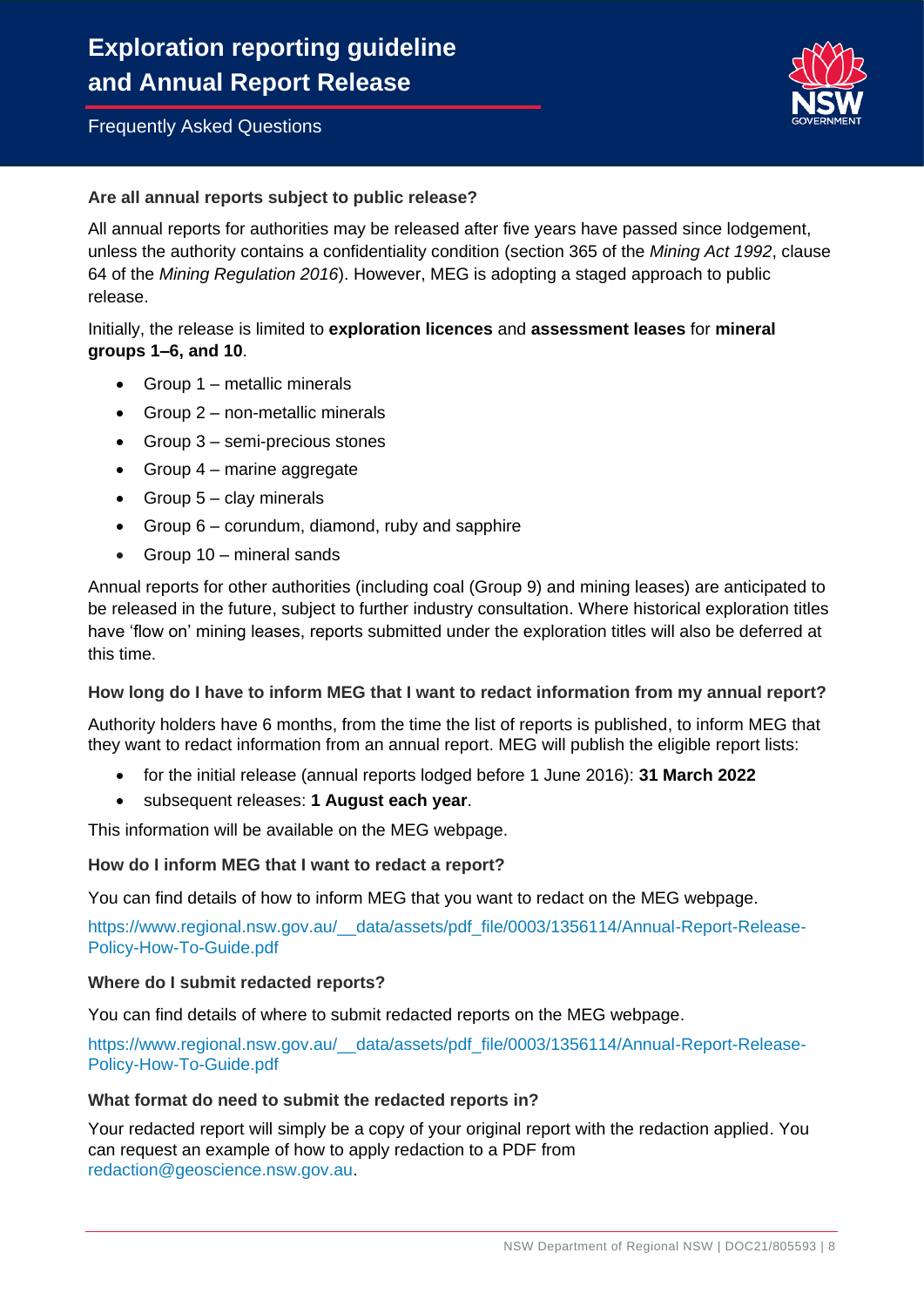

If your report had attached data, which was not provided in tabular format, you should also provide this data set in the current data templates found on the MEG webpage.

# **What if I decide not to redact?**

If you decide not to redact, then you do not need to do anything. The original submitted report with associated data will be made publicly available 6 months after the list of eligible reports are published.

# **What if I have submitted a redaction but MEG does not agree with the redaction?**

There is an option to request a review of MEG's decision. This review will be performed by the Redaction Review Group. The decision of the group will be final.

# **What will occur if I have not supplied my redacted report within 12 months of publication of the reports list?**

If no redacted report has been provided to MEG within 12 months of the publication of the report list, the annual report (as is, without redaction) will be released. Where a proposed redaction request is rejected and a revised redacted report is not submitted in the required timeframe, the original report will be released.

# **What will occur if I have not notified MEG that I want to redact information from a report within 6 months of publication of the reports list?**

Where no notification of intention to redact is received by MEG within six months of the publication of the reports list, the original report will be released as is and without redaction.

# **Glossarv**

# **Table 1 Glossary of abbreviations and key terms**

| Abbreviation  | <b>Description</b>                                                                                                                                                          |
|---------------|-----------------------------------------------------------------------------------------------------------------------------------------------------------------------------|
| AL            | Assessment Lease                                                                                                                                                            |
| Annual Report | Annual Exploration Report submitted under clause 59 of the Mining Regulations 2016<br>and the Annual Activity Reporting Guidelines                                          |
| <b>DIGS</b>   | Digital Imaging Geological System – A publicly accessible online collection of reports,<br>publications and data<br>https://search.geoscience.nsw.gov.au/                   |
| EL            | <b>Exploration Licence</b>                                                                                                                                                  |
| <b>EROL</b>   | Exploration and Environmental Online Lodgement – Former portal for lodging reports<br>online. Use of this system will be discontinued as of 31 <sup>st</sup> December 2021. |